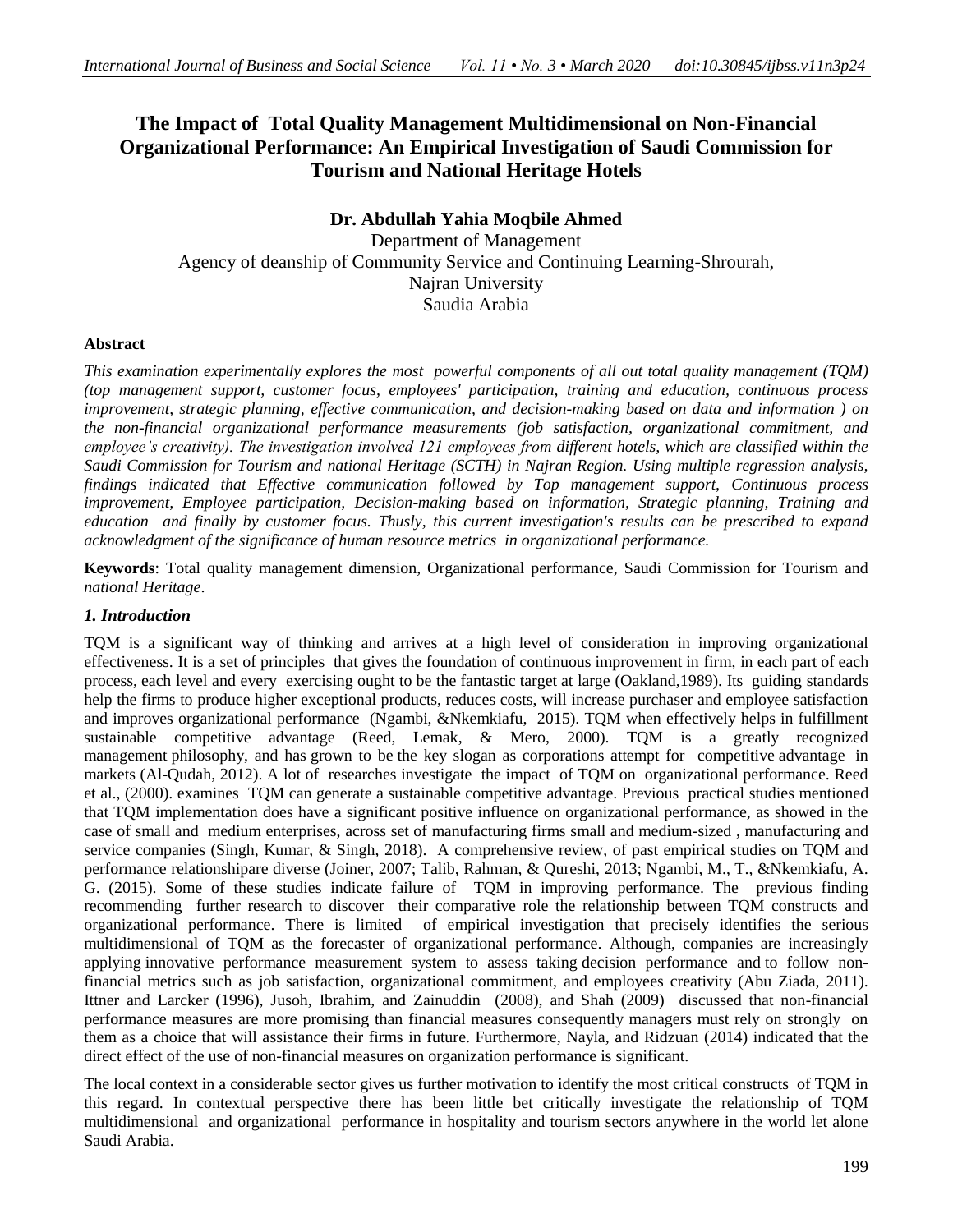The Middle East's realty services supplier forecasting constanted development in the hotel sector over this country, due to the steady increase of tourists (Savills, 2016 ). Actually, as reported by world travel and tourism council (2019) the last annual statistics, travel and tourism represents for 9.4% KSA's total GDP, with travelers expense rising by 10.5% annually (\$14.8bn). It addition that, as the country diversities its economy on line with the vision 2030, international arrivals will be increasing on rate by 4% per annum achieving numbers of 22.1m by 2025. That is why the existing study especially considers on hotel industry in Saudi Arabia where the international market is of extreme importance. TQM principles are considered more relevant to service firms as compared to manufacturing firms. Therefore, it is of further significance to investigate the importance of TQM measurements on performance of this sector that may assistance the workers of hotels as well as other services sectors to improve their performance.

This is the maiden empirically examination on TQM -performance relationship in service sector of a developing country like Saudi Arabia. This study aims at: a) examining the relationship between TQM multidimensional and nonfinancial organizational performance; b) identify which TQM measurements is a major predictor of performance of Saudi's hotels services Such an empirical determination on the relationship of TQM multidimensional toward nonfinancial organizational performance in hotels, Saudi Commission for Tourism and National Heritage (SCTH) belong to Najran Region. The paper attempts to extend the present research by identifying serious variables of TQM with the assistance of empirical data to clarify TQM - non-financial performance relationship.

#### *2. Literature Review and Hypothesis Development*

#### **2.1. Total Quality management multidimensional**

Several investigators identify that the most influence constructs of TQM are those that are hard, and also known as the soft variables consisting of top-management commitment, customer focus, training and education, continuous improvement and innovation, supplier management , employee involvement, information and analysis, process management, quality systems, benchmarking, quality culture, human resource management, strategic planning, employee encouragement, teamwork, communication, and Product and service design as these dimensions have a direct effect on in both manufacturing and service industries performance ( Talib, Rahman, & Qureshi, 2013). As stated by Nitin, Dinesh, and Paul (2011) the most best ten critical success factors of TQM implementation are Training, top management commitment and customer satisfaction. Shenawy, Baker, &Lemak, (2007) debate that little bit research clarify the key dimensions of TQM. As a consequence of this inconsistency in in previous research it is hard to identify the precise dimensions of TQM (Hoang, Igel, &Laosirihongthong, 2006). Nevertheless majority of the researchers approve that the most substantial dimensions of TQM are top management support, customer focus, employee participation, training and education, continuous process improvement, strategic planning, effective communication, and decision-making based on data and information (Corbett &Rastrick, 2000; Hackman &Wageman 1995; Lewis, Pun &Lalla, 2005; Ooi, Arumugam., Safa, & Bakar, 2007; Ramli, Zen, Mustafa,. &Yusoff, 2017; Sadikoglu&Zehir, 2010; Sayyad, 2017). In this paper TQM is addressed as multidimensional construct to investigate its effect on non-financial organizational performance.

#### **2.1.1. Top Management Support**

The ISO 9001 standard defines top management as a person or group of people who direct and control an organization at the highest level (ISO, 2000). The main objective is to create an environment where people are fully involved and in which a quality management system can operate effectively and make recommendations to achieve this objective. Top management support to quality management is an absolute precedence for preparing organizational culture before TQM practices can be implemented (Antony, Leung, Knowles, & Gosh, 2002). According to Lewis, Pun and Lalla (2005) top management support or commitment can be divided into four factors for effective implementation of TQM. These factors are strategy finalization, resource based strategy, environmental focus, and quality culture. Top management could use resource based strategy to get a "sustained" competitive advantage if their resources (or capabilities) are valuable, rare among competitors, imperfectly imitable and not easily substitutable (Barney, 1991). Based on the above literature we propose the first hypothesis in hotel sector of a developing country like Saudi Arabia. **H1:** Top management support positively affects Non-financial Organizational Performance**.**

### **2.1.2. Customer Focus**

Firms have to knowing about customer requirements and reacting quickly and positively to customer demands and measure customer satisfaction through TQM implementation (Zakuan, Yusof, Laosirihongthong, &Shaharoun, 2010; Zhang, Waszink, &Wijngaard, 2000). By keeping significant degree of customer satisfaction by significant quality and innovative products and services can create a competitive edge for the firm (Hooley, Fahy, Greenley, & Beracs2003).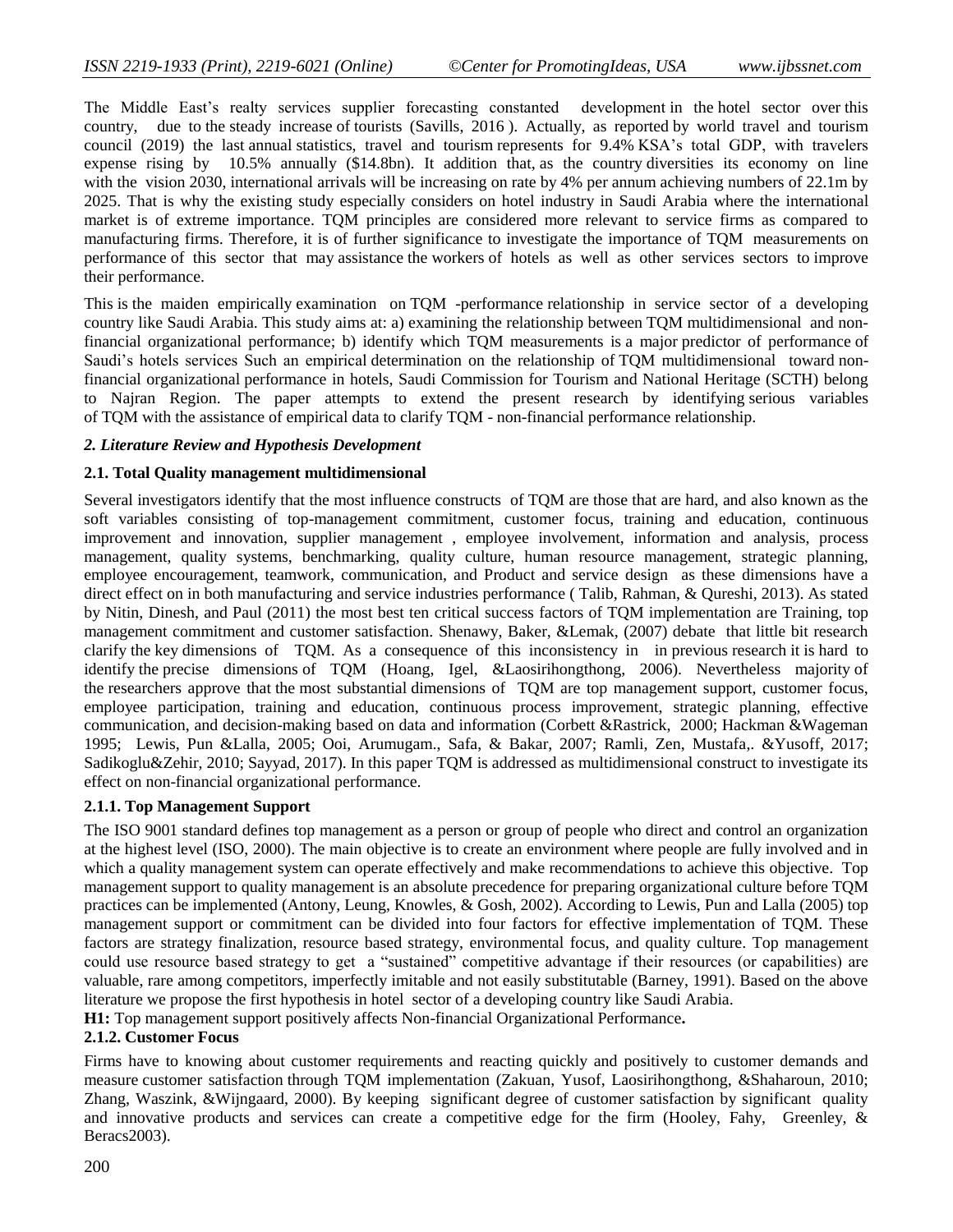According to the findings from Hackman and Wageman (1995), getting information about customer is one of the common way used TQM implementation practices to enhance quality performance of the organization. Therefore, the next hypothesis relate to customer focus and Non-financial Organizational Performance: **H2:** Customer focus positively affects Non-financial Organizational Performance**.**

# **2.1.3. Employee Participation**

Deming declared that participation of workforce at all level leads to enhance the quality of the product or service at the moment or in the future. Even though non-managerial employees could make important participations when they are involved in quality improvement processes, decision making processes, and policy making issues (Sadikoglu&Zehir, 2010; Ooi , Arumugam., Safa, & Bakar, 2007). Increased employee's participation in the overall quality strategy brings spread of information and knowledge and contributes to the ability of the organization for resolving problems (Schalk, &Dijk, 2005). For employees, a significant aim of TQM is the broadening of work responsibilities. Organizations should utilize all workers' skill and abilities to get business performance. Accordingly, the hypothesis is as follows:

**H3:** Employee participation positively affects Non-financial Organizational Performance**.**

# **2.1.4. Training and education**

Training and education widespread the knowledge of continuous improvement and innovation in service process to gain full benefits and business excellence. Talib and Rahman (2010) reported the significant way of training and education in preserving high quality level within the service industry. Further, Sayyad (2017) found that training and education are significantly positively associated with Palestinian manufacturing and service firms' quality improvement practice.Therefore, the next hypothesis relate to Training and education and Non-financial Organizational Performance:

**H4**. Training and education positively affects Non-financial Organizational Performance**.**

# **2.1.5. Continuous process Improvement**

Continuous process improvement is the main target of any services means searching for endless enhancements and improving processes to discover new or improved ways in the operation of changing inputs into beneficial outputs. It assistances in decreasingoperation volatility that way continuously enhancing the output performance (Sadikoglu and Zehir, 2010). TQM tactics is an administrative ideology that attempt to satisfy customers by continuous improvement activities at all organizational levels and functions by involving all the stakeholders (Benavent, Ros, & Moreno-Luzon, 2005). Corbett and Rastrick (2000) emphasized that in TQM, the most effective way to enhance organizational performance is to continuously enhance the performance activities. Therefore, this study proposes the fifth hypothesis in a new context.

**H5:** Continuous process improvement positively affects Non-financial Organizational Performance.

# **2.1.6. Strategic planning**

The strategic planning plying the critical role that improve organizational performance (Ferdinand, 2002).This goes back to the fact that strategy planning is a comprehensive preparation that demonstrates the competitive situation of the company (Quinn &Goold, 1990). Strategic planning include the development and deployment of plans, improve relationships with customers, suppliers, and business partners and assistances in obtaining long and short term goals through participative planning (Teh, Yong, Arumugam,. &Ooi, 2009). Consequently , Ramli, Zen, Mustafa,. &Yusoff, (2017),discovered that appositive relationship between the strategic planning and organizational performance in the public sector in Aceh Indonesian. Therefore, the next hypothesis attempts to find a relationship between strategic planning and Non-financial Organizational Performance.

**H6**. Strategic planning positively affects Non-financial Organizational Performance**.**

### **2.1.7. Effective communication**

communication indicate to the style of exchange information between employees themselves inside the organization (Ooi, Arumugam, Safa, and Bakar, 2007), Previous researchmentioned that effective communication influence the organization to move consistently towards employees involvement customer satisfaction and enhances organization performance (Ooi, et al. 2007, Yusuf, Gunasekaran,. & Dan, 2007). Kibe (2014) concluded that for any organizational performance to be influential, an open communication environment should be encouraged. When employees of the firms are free to share feedback, ideas and even criticism at every level, it increases performance. Bery, Otieno, Waiganjo& Njeru (2015) found that effective communication in Kenya's horticultural sector among the employees will lead to improve the performance and efficiency for the organizations . Based on the above Investigations the following hypothesis was proposed: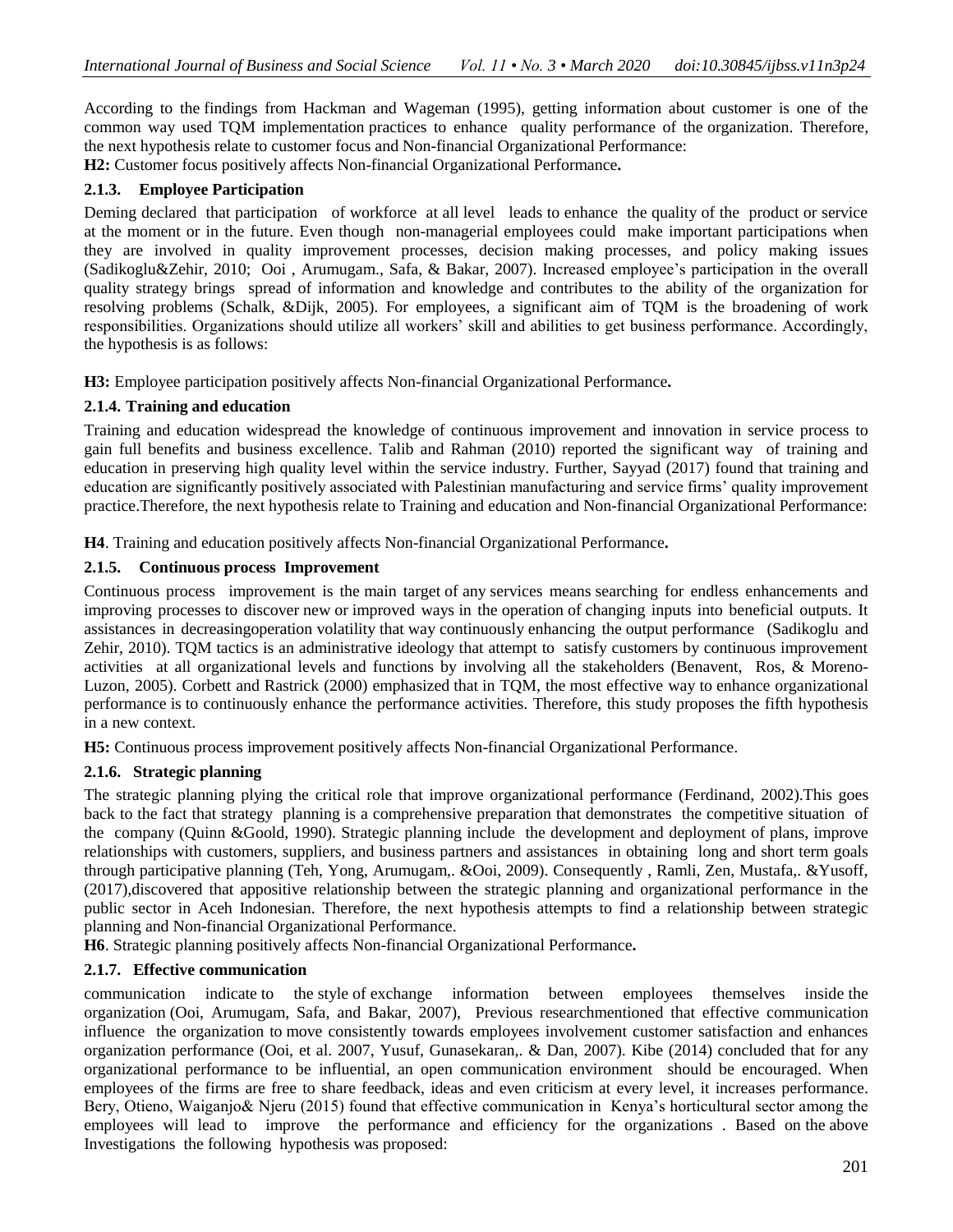**H7**. Effective communication positively affects Non-financial Organizational Performance.

# **2.1.8. Decision-Making Based on Data and Information**

TQM is an information comprehensive management. Information plays a critical role as all quality development activities are based on knowledgeable decision-making (Terziovski, Sohal& Samson, 1996). A company's database must be compatible and cover all serious areas such as customers, suppliers, employees and projects/processes (Flynna, , Schroederb, &Sakakibara, 1994).As managing quality generates a lot of data, it is very necessary to decided what kinds of data are deserve keeping and how to arrange them into an easily accessible place. The databases must have capabilities to facilitate the handling of different data and in-depth analysis to meet the information requirements of each level (strategic, tactical and operational) of decision-making activities (Zahedi, 1998). Therefore, the following hypothesis is put forward:

**H8:** Decision-Making Based On data and Information positively affects Non-financial Organizational Performance**.**

# **2.2. Organizational Non- Financial Performance**

Generally, performance is the indication of accomplishment of organizational objectives. Organizational performance is defined as the output of the firm's operations or achievements of firm's goals. Venkatraman and Ramanujam (1986) divide the business performance in three measurements: these are operational, financial and organizational effectiveness. Whereas operational or non-financial performance includes product quality, market share, market effectiveness and new product introduction; financial performance includes the profitability and sales growth; and organizational effectiveness is an extent to which organizations achieve their effectiveness. According to Abu Ziadeh, (2011) organizational non-financial performance has dimensions associated with of human resource performance. It covers job satisfaction, organizational commitment, and employee's creativity which are explained in details below:

# **2.2.1. Job Satisfaction**

Employee satisfaction has a positive effect on business performance (Jun, Cai, & Shin, 2006). Employee satisfaction is an emotional situation resulting from experiences of effort (Locke and Schweiger, 1979). They emphasized that the conducive values contributing to job satisfaction which are mentally challenging work, personal interest, work that is not too physically exhausting, pay for performance, working condition, high self-esteem and organizational support. Besides that, according to Luthans, (1989), there are three aspects in employee satisfaction which are emotional response to the work environment, the relationship between expectation and outcomes and satisfaction with pay. When employee satisfaction can be reached , the employee loyalty level will also increase and reduce the turnover rate (Jun et al., 2006). According to MosammodMahamudaParvin, (2011), there are six factors that contributing to the employee satisfaction which are level of work condition, level of pay and promotion, level of fairness, level of job security, level of teamwork and level on relationship with immediate supervisor.

### **2.2.2. Organization Commitment**

Organization commitment can be divided into 3 terms of its nature (Cheng &Kalleberg, 1996): (1). Willingness to undertake business interests that benefit organization, (2). Strong desire to maintain membership in the organization. (3) Strong belief and acceptance of the organization's goals and values. Engagement and loyalty is greatly affected by how much work is charged to employees in accordance with their expectations (Babakus, 1996). In a study conducted Benkhoff (1997), organizational commitment plays an important role for the improvement of good performance and neglect of commitment to the organization will lead to a loss.

### **2.2.3. Employee's Creativity**

Creativity is explained as a design in which the employee make such innovative construction in which the work related problems are resolved in rightful manner with step by step process, some explain it as the ability of the individuals how they can develop useful solution to meet the challenges and overcome the problem them self individually (Amabile, 1988; Young, 1994).It is mostly involved in the generation of change in product, due to working in team the employee are continuously engaged in learning new knowledge, skills which are the necessary requirements needed by the organization from the employee so they can accomplish timely goals (Amabile, 1988, 1996).

A creative employee is one who can come up with new suggestions/ideas for the services to be constructed, the flood of the communication and understanding it in the same way which would affect the work done by the employee during his working hour (Amabile, 1988). He is one who has the ability to be percipient of the organization and must be sensitive so that he can challenge the problem, he must have an acute mind so he is able to remember his task for long time, and he must be adaptive, it is because due to globalization there is quick change in the technology as well the culture so a creative employee would be one who is able to adapt all the changes before time, in this way he would be dubbed as creative (Evans, 1991).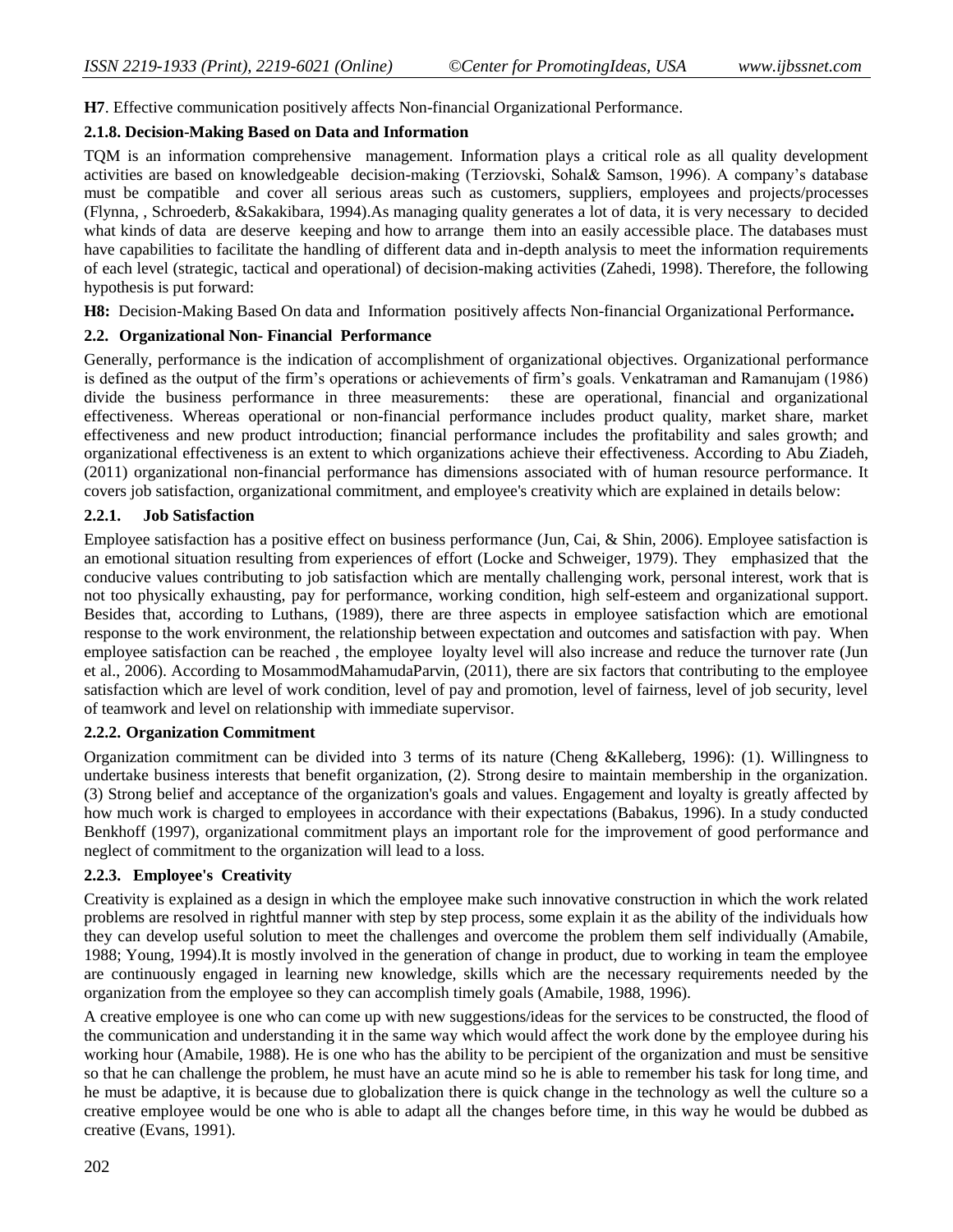| TQM multidimensional constructs                                                                                                                       |  | Non-financial Organizational<br>Performance                    |
|-------------------------------------------------------------------------------------------------------------------------------------------------------|--|----------------------------------------------------------------|
| <b>Top Management Support</b><br><b>Customer Focus</b><br><b>Employee Participation</b><br>Training and Education4                                    |  | <b>Job Satisfaction</b>                                        |
| <b>Continuous Process Improvement</b><br><b>Strategic Planning</b><br><b>Effective Communication</b><br>Decision-Making Based on data and Information |  | <b>Organization Commitment</b><br><b>Employee's Creativity</b> |

### **The above hypotheses are summarized and presented in the conceptual model below :**

### **Fig. 1. The conceptual model of the research.**

### *3. Methodology*

### **3.1. Sample Data Collection**

This study specifically targeted employees operating in all categories of hotels from 1 to 5 stars hotels, in Najran region, which are classified within the Saudi Commission For Tourism and National Heritage (SCTH). There are 33 hotels in the Najran region (SCTH, 2018). The choice of Najran region as the study area was motivated the revelations by SCTH (2018), these categories of hotels are dominant in Najran region .185questionnaires were distributed among the employees of those hotels. The sampling procedure employed was simple random sampling technique and 121 questionnaires were returned with a response rate of 97.8 %. The researchers went to each hotel and distributed the questionnaire personally. The respondents were briefed on the study objectives and they were given the guidelines in answering the questionnaires.

The demographic details of the respondents are displayed in the Table 1. From the results, 44 (36.4%) were less than 25 years; 73 (60.3%) 35-26 years; were 4 (3.3 %) were 36-45 years; and there is no any respondents were more than 46 years old. The gender distribution indicated that 121 (100 %) were males, and 0 (0 %) were females. In terms of their educational background, 75 (62%) had Senior High School education; 42 (34.7 %) had Bachelor degree; and 4 3.3 %) had Master's degree. Furthermore, their income level indicated that 6 (5%) were less than 3000 Saudi Rival; 78 (64.5%) were 3000 -5000 Saudi Riyal; 37 (30.6%) were 5000 -7000 Saudi Riyal, and no of them reach their income more than 7000 Saudi Riyal .

| Demographic Details |                        | Frequency        | Percentage |
|---------------------|------------------------|------------------|------------|
|                     |                        |                  |            |
| Gender:             | Male                   | 121              | 100        |
|                     | Female                 | $\Omega$         | $\theta$   |
|                     |                        |                  |            |
| Age (in years):     | Less than 25 years     | 44               | 36.4       |
|                     | 26 years - 35          | 73               | 60.3       |
|                     | 36-45 years            | 4                | 3.3        |
|                     | 46 years and above     | $\boldsymbol{0}$ | $\theta$   |
|                     |                        |                  |            |
| <b>Education:</b>   | Senior High School     | 75               | 62         |
|                     | <b>Bachelor Degree</b> | 42               | 34.7       |
|                     | Master's Degree        | 4                | 3.3        |
|                     |                        |                  |            |
| Income:             | Less than 3000 SAR     | 6                | 5          |
|                     | 3000 -5000 SAR         | 78               | 64.5       |
|                     | 5000 -7000 SAR         | 37               | 30.6       |
|                     | 7000 SAR and above     | $\theta$         | O          |

**Table 1:Demographic background of the respondents**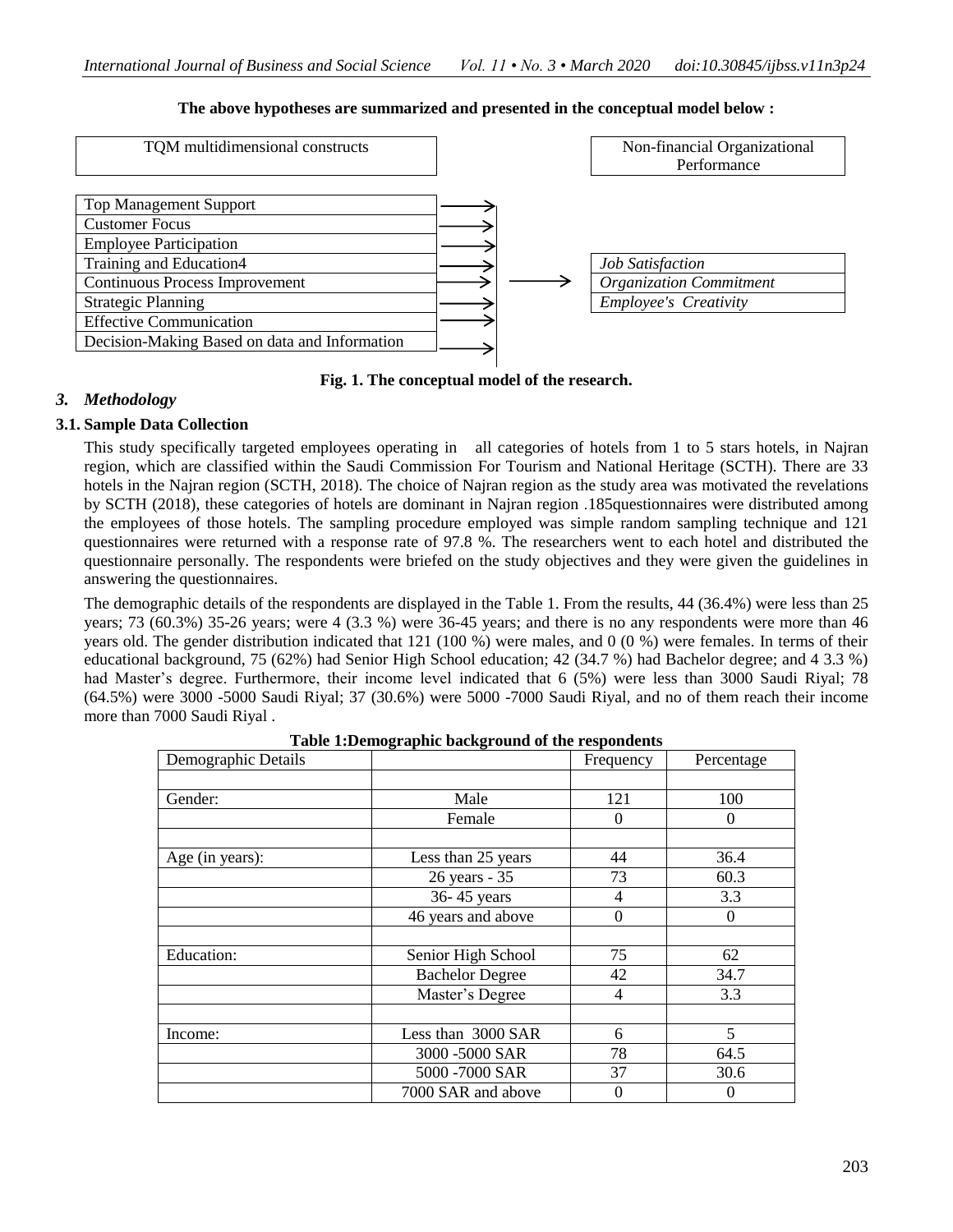### **3.2. Measures**

#### **3.2.1. Total Quality management multidimensional**

TQM multidimensional contains eight major elements which are top management support, customer focus, employee participation, training and education, continuous process improvement, strategic planning, effective communication, and decision-making based on information. The elements in this study were applied from different studies such as: Flynn et al. (1994) , Black and Porter (1996), Ahire, Golhar, and Waller, (1996), Al-Damen, (2017). The instrument was modified by consulting with academicians and quality experts, and was initiallyvalidated through a pilot survey before it was actually used for primary data collection. Sample answered questions on a five point Likert scale ranging from 1 (strongly disagree) to 5 (strongly agree) through four items for top management support, three items for customer focus, five items for employee participation, five items for training and education, five items for continuous process improvement, five items for strategic planning, four items for effective communication, and four items for decision-making based on information.

#### **3.2.2. Organizational Non- Financial Performance**

Organizational Performance (dependent variable) was measured with four items which were developed by Abu Ziadeh, (2011). The items were as the following: job satisfaction (7 items), organizational commitment (7 items), Employee's creativity (6 items), and Extra-role behavior (5 items). It was derived consequently from Sherisheer, (2000), (Melhim, 2006); (Porter, 1979); (Zhou & George, 2001); and (Pearce &Gregersen, 1991). All these items are measured by using questions use 5-Likert interval scales measurement (5-strongly agree and 1-strongly disagree).

However, all the constructs (as well as organizational performance) are first time used in our context i.e. Saudia's hotel sector. According to Hair, Yoseph, Rolph, Anderson, and Black (1998) the cutoff point for Cronbach's Alpha is greater than 0.60. It can be perceived that the Alpha values of all the scales are greater than the minimum level of acceptance. The reliability coefficients for are Top management support, customer focus, employee participation, training and education, continuous process improvement, strategic planning, effective communication, and decision-making based on data and information. and organizational performance are 0.82, 0.850, 0.841, 0.855, 0.844, 0.848, 0.831,and 0.835 respectively.

#### *4. Data Analysis and Result*

The data was analyzed using descriptive statistics, Pearson Moment correlation and Linear Multiple regression with the aid of SPSS version 22.0. Descriptive statistics were used to analyze the demographic variables of the respondents and also for testing some assumptions underlying regression analysis such as normal distribution. Pearson correlation was used for establishing preliminary relationship between the study variables. Regressions were used to test the direct effect of TQM Dimensions on Organizational Performance. Harman's one-factor test was used for the investigation of common method bias (Podsakoff, MacKenzie, Podsakoff, & Lee, 2003). The basic supposition of this technique is that; "if a substantial amount of common method variance is present, a single factor will emerge from the factor analysis or the majority of the covariance will be concentrated in one of the factors" (Podsakoff*et al*., 2003). The analysis showed that the highest variance explained by a single factor was 20.45%, thereby indicating no significant concerns for existence of common method bias. Normality and multicollinearity were also checked. Using the criteria of absolute values of less or greater than 1.96 or -1.96, p < 0.05; 2.58 or -2.58, p < 0.01, and 3.29 or -3.29, p < 0.001 (Field, 2009), overall all the variables were normally distributed at 5% level of significance.

Multicollinearity was also investigated using variance inflation factor (VIF). The investigation revealed a VIF of 4.04 as the independent variable (s) were used on the dependent variable. This was well within the minimum threshold of not more than 10. Aside, the correlations between the independent variables (see Table 2) were less than 0.70 (Tabachnick&Fidell, 2007). Hence, it is concluded that there were no serious multicollinearity issues.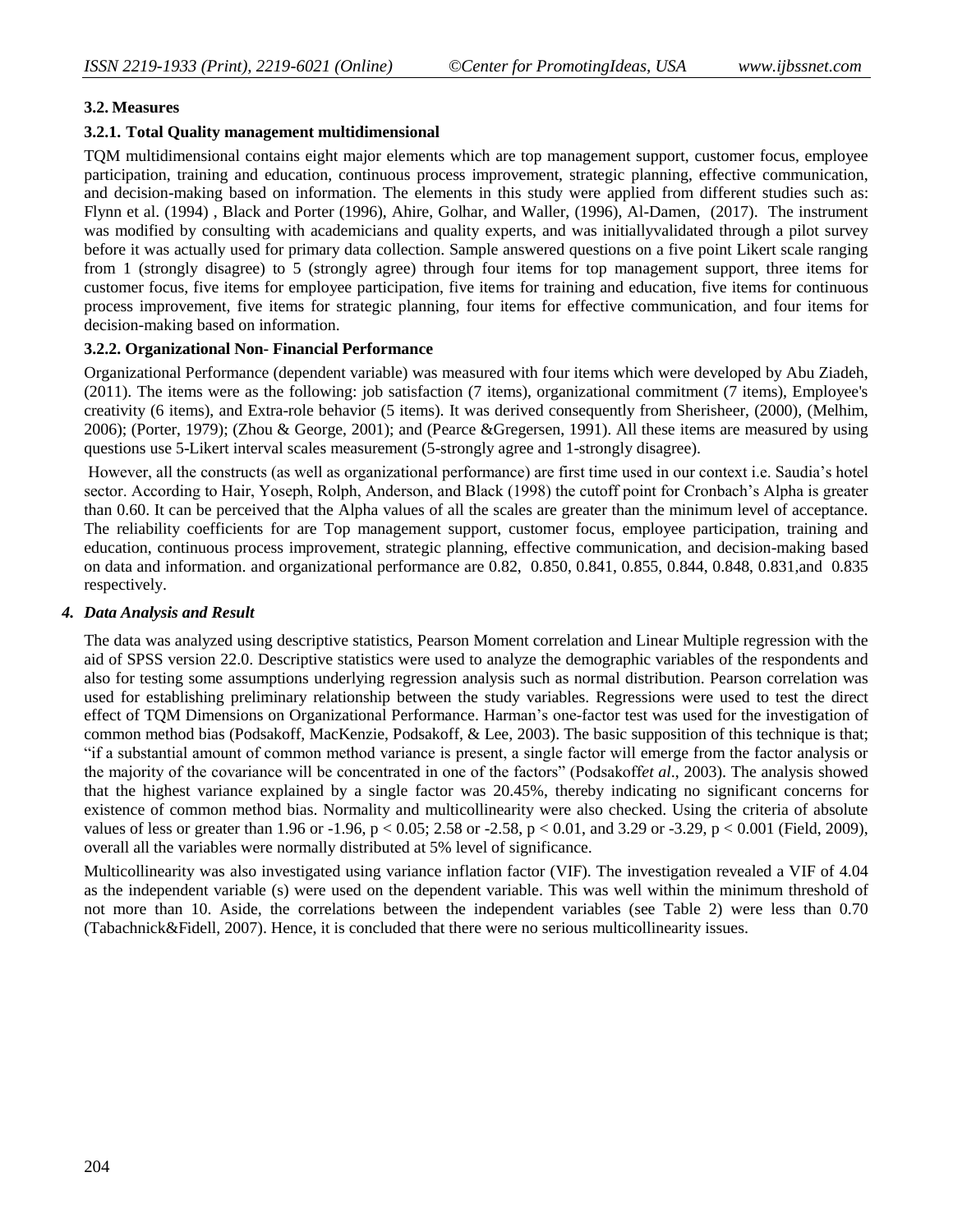| Variables                | Mean           | <b>SD</b> |       | 2     | 3     | $\overline{4}$ | 5     | 6     | 7     | 8     | 9 |
|--------------------------|----------------|-----------|-------|-------|-------|----------------|-------|-------|-------|-------|---|
| $1-Top$                  |                |           |       |       |       |                |       |       |       |       |   |
| management               | 4.34           | 0.66      | 1     |       |       |                |       |       |       |       |   |
| support                  |                |           |       |       |       |                |       |       |       |       |   |
| 2.Customer<br>focus      | 4.52           | 0.78      | .583" | 1     |       |                |       |       |       |       |   |
| 3.Employee               |                |           |       |       |       |                |       |       |       |       |   |
| participation            | 3.86           | 0.8       | .621" | .441" | 1     |                |       |       |       |       |   |
| 4. Training and          |                |           |       |       |       |                |       |       |       |       |   |
| education                | 3.38           | 0.95      | .652" | .523" | .371" | 1              |       |       |       |       |   |
| 5.Continuous             |                |           |       |       |       |                |       |       |       |       |   |
| process                  | 3.82           | 0.82      | 0.148 | 0.128 | .320" | .347"          | 1     |       |       |       |   |
| improvement              |                |           |       |       |       |                |       |       |       |       |   |
| 6.Strategic              | $\overline{4}$ | 0.82      | 0.069 | .202' | .405" | .184'          | .535" | 1     |       |       |   |
| planning<br>7. Effective |                |           |       |       |       |                |       |       |       |       |   |
| communication            | 4.53           | 0.59      | .350" | .375" | .408" | .240"          | .747" | .642" | 1     |       |   |
| 8. Decision-             |                |           |       |       |       |                |       |       |       |       |   |
| making based             | 4.24           | 0.81      | .317" | .310" | .342" | .190'          | .508" | .589" | .745" | 1     |   |
| on information           |                |           |       |       |       |                |       |       |       |       |   |
| 9. Non-financial         |                |           |       |       |       |                |       |       |       |       |   |
| Organizational           | 4.12           | 0.47      | .647" | .353" | .595" | .403"          | .606" | .494" | .771" | .578" | 1 |
| Performance              |                |           |       |       |       |                |       |       |       |       |   |

**Table 2: Descriptive and person correlation analysis**

\*\* Significant at  $0.01 (1\%)$  \* Significant at  $0.05 (5\%)$ 

The descriptive and Pearson correlation results are shown in Table 2. From the results, Non-financial Organizational Performance has positive and significant correlated with all of the independent variables which are top management support (r = 0.647, p < 0.01), customer focus (r = 0.353, p < 0.01), employee participation (r = 0.595, p < 0.01), training and education ( $r = 0.403$ ,  $p < 0.01$ ), continuous process improvement ( $r = 0.606$ ,  $p < 0.01$ ), strategic planning  $(r = 0.494, p < 0.01)$ , effective communication  $(r = 0.771, p < 0.01)$ , and decision-making based on information  $(r = 0.771, p < 0.01)$  $0.578$ ,  $p < 0.01$ ).

Similarly customer focus is significantly and positively correlated top management support with both customer focus  $(r = 0.583, p < 0.01)$ , employee participation  $(r = 0.621, p < 0.01)$ , training and education  $(r = 0.652, p < 0.01)$ , effective communication ( $r = 0.350$ ,  $p < 0.01$ ), and decision-making based information ( $r = 0.317$ ,  $p < 0.01$ ), while positively and nonsignificant correlated with strategic planning  $(r = 0.069, p > 0.05)$ , and continuous process improvement ( $r = 0.148$ ,  $p > 0.05$ ).

Following that, Customer focus is significantly and positively correlated with employee participation ( $r = 0.441$ ,  $p <$ 0.01), training and education (r = 0.523, p < 0.01), effective communication (r = 0.375, p < 0.01), decision-making based on information (r = 0.310, p < 0.01), strategic planning (r = 0.202, p < 0.05), and nonsignificant correlated with continuous process improvement ( $r = 0.128$ ,  $p > 0.05$ ). Subsequently, Employee participation is significantly and positively correlated with training and education  $(r = 0.371, p < 0.01)$ , continuous process improvement  $(r = 0.320, p$  $< 0.01$ ), strategic planning (r = 0.405, p  $< 0.01$ ), effective communication (r = 0.408, p  $< 0.01$ ), and ), decisionmaking based on information ( $r = 0.342$ ,  $p < 0.01$ ).

Consequently, training and education is significantly and positively correlated with continuous process improvement (r  $= 0.347$ , p < 0.01), effective communication (r = 0.240, p < 0.01), strategic planning (r = 0.184, p < 0.05), decisionmaking based on information ( $r = 0.190$ ,  $p < 0.05$ ).

Thus, Continuous process improvement is significantly and positively correlated with strategic planning ( $r = 0.535$ , p  $\lt$ 0.01), effective communication ( $r = 0.747$ ,  $p < 0.01$ ), and ), decision-making based on information ( $r = 0.508$ ,  $p <$ 0.01). Therefore, strategic planning is significantly and positively correlated with effective communication  $(r = 0.642, p$  $< 0.01$ , and ), decision-making based on information ( $r = 0.589$ ,  $p < 0.01$ ).

Finally, with effective communication is significantly and positively association with decision-making based on information ( $r = 0.745$ ,  $p < 0.01$ ).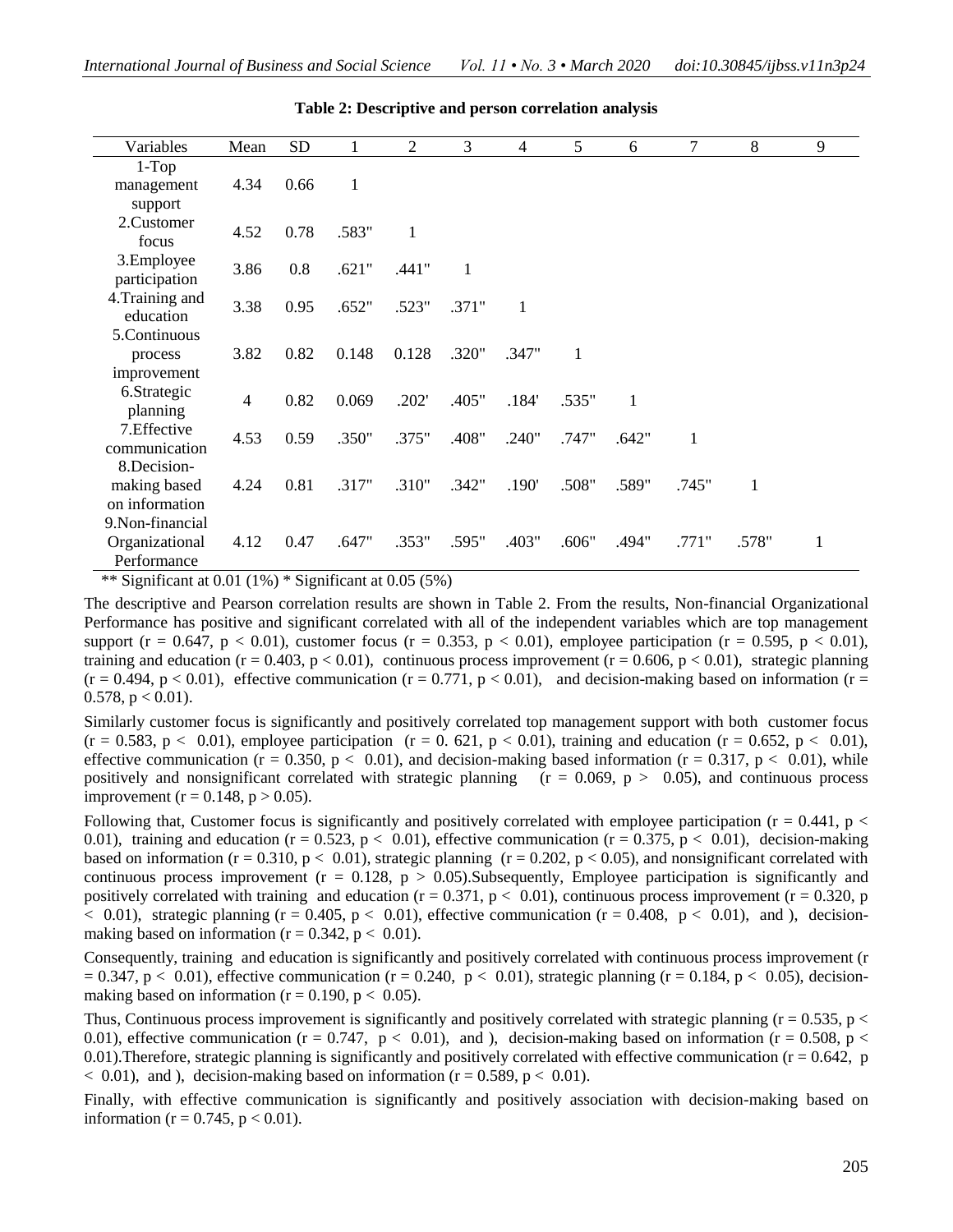Table 3exhibits the simple linear regression analysis oriented to the relationship between total quality management Multidimensional and Non-financial Organizational Performance. According to the examined result of the regression analysis performed, it had been found that in the regression model, to be established indicates a statistical significance; since the statistical significance values of the F values are lower than 0.05.

We run multiple linear regression models to test the hypothesized relationships. The results are shown in Table 3 Top management support ( $\beta = 0$ . 464, p < 0.05, R<sup>2</sup> = 0. 419), Customer focus ( $\beta = 0$ . 125, p < 0.05, R<sup>2</sup> = 0. 214), Employee participation ( $\hat{\beta} = 0$ . 350, p < 0.05, R<sup>2</sup> = 0. 355), Training and education ( $\beta = 0$ . 200, p < 0.05, R<sup>2</sup> = 0. 162), Continuous process improvement ( $\beta = 0.351$ , p < 0.05, R<sup>2</sup> = 0.3685), Strategic planning ( $\beta = 0.284$ , p < 0.05, R<sup>2</sup> = 0. 244), Effective communication ( $\beta$  = 0. 620, p < 0.05, R<sup>2</sup> = 0. 595), and Decision-making based on information ( $\beta$  = 0. 337,  $p < 0.05$ ,  $R^2 = 0.334$ ), have significant positive effect on Non-financial Organizational Performance. Hence, all are supported.

| Independent variable                 |      | $\mathbf{t}^*$ | $\mathbf{p}**$ | $\mathbf{R}^2$ | <b>Hypothesis</b> | <b>Result</b> |
|--------------------------------------|------|----------------|----------------|----------------|-------------------|---------------|
| Top management support               | .464 | 9.266          | .000           | .419           | H1                | Accepted      |
| Customer focus                       | .214 | 4.115          | .000           | .125           | H <sub>2</sub>    | Accepted      |
| Employee participation               | .350 | 8.084          | .000           | .355           | H <sub>3</sub>    | Accepted      |
| Training and education               | .200 | 4.803          | .000           | .162           | H4                | Accepted      |
| Continuous process improvement       | .351 | 8.317          | .000           | .368           | H <sub>5</sub>    | Accepted      |
| Strategic planning                   | .284 | 6.192          | .000           | .244           | H <sub>6</sub>    | Accepted      |
| Effective communication              | .620 | 13.228         | .000           | .595           | H7                | Accepted      |
| Decision-making based on information | .337 | 7.729          | .000           | .334           | H8                | Accepted      |

**Table 3 The relationship between the Non-financial organization performance and TQM Multidimensional**

Notes: \*The tabulated value of  $t = 1.96$ ; \*\*significant at  $P < 0.05$ .

#### *5.Discussion*

The major aim of this paper was twofold; to empirically examine the impact of TQM multidimensional constructs, such as top management support, customer focus, employee participation, training and education, continuous process improvement, strategic planning, effective communication, and decision-making based on information on non-financial performance of organization; and to determine which TQM constructs are major predictor of non-financial organizational performance in hotels sector which are classified within the Saudi commission for tourism and national heritage (SCTH) in Najran Region. The findings show that the major predictor on non-financial organizational performance is effective communication followed by top management support, continuous process improvement, employee participation, decision-making based on information, strategic planning, training and education and finally by customer focus.

#### **5.1. Top management support**

Top management support is significantly associated with non-financial organizational performance. This finding is consistent with previous studies of Arumugam, Ooi, and Fong, (2008), they find positive relationship between top management support and quality performance. However, our finding is not consistent with previous studies of Choi and Eboch (1998), and Kannan and Tan (2005). These studies find that one of TQM practice namely leadership has nonsignificant relationship with quality performance and financial performance. According to Simatupang and White (1998) top management support assist as a positive foundation for the company's whole processes that eventually affect organizational performance in Saudia's hotel industry context, the top management promote effective decision making in quality implementation and maintenance for effective improvement of performance.

#### **5.2. Customer focus**

Customer focus is significantly related with non-financial performance of organization within hotel industry of a developing country like Saudia Arabia. This result is consistent with the previous studies where scholars find that TQM elements such as customer focus and customer satisfaction positively affects performance of organization ( Yasin, Kunt, &Zimmerer , 2004). On the other hand, our results are not consistent with the other researches where researchers find that a customer orientation restrain the organizations to become a broad minded which stop their ability to innovate and prevent them to become a market leader (Prajogo and Sohal, 2001). They added that, customer focused organizations lead to high cost and associated risks which have adversative impact on their performance. Therefore, management of the organizations should take appropriate measures to maintain their customers. The management should also incorporate the quality related complaints of the customers so that their overall performance may be enhanced.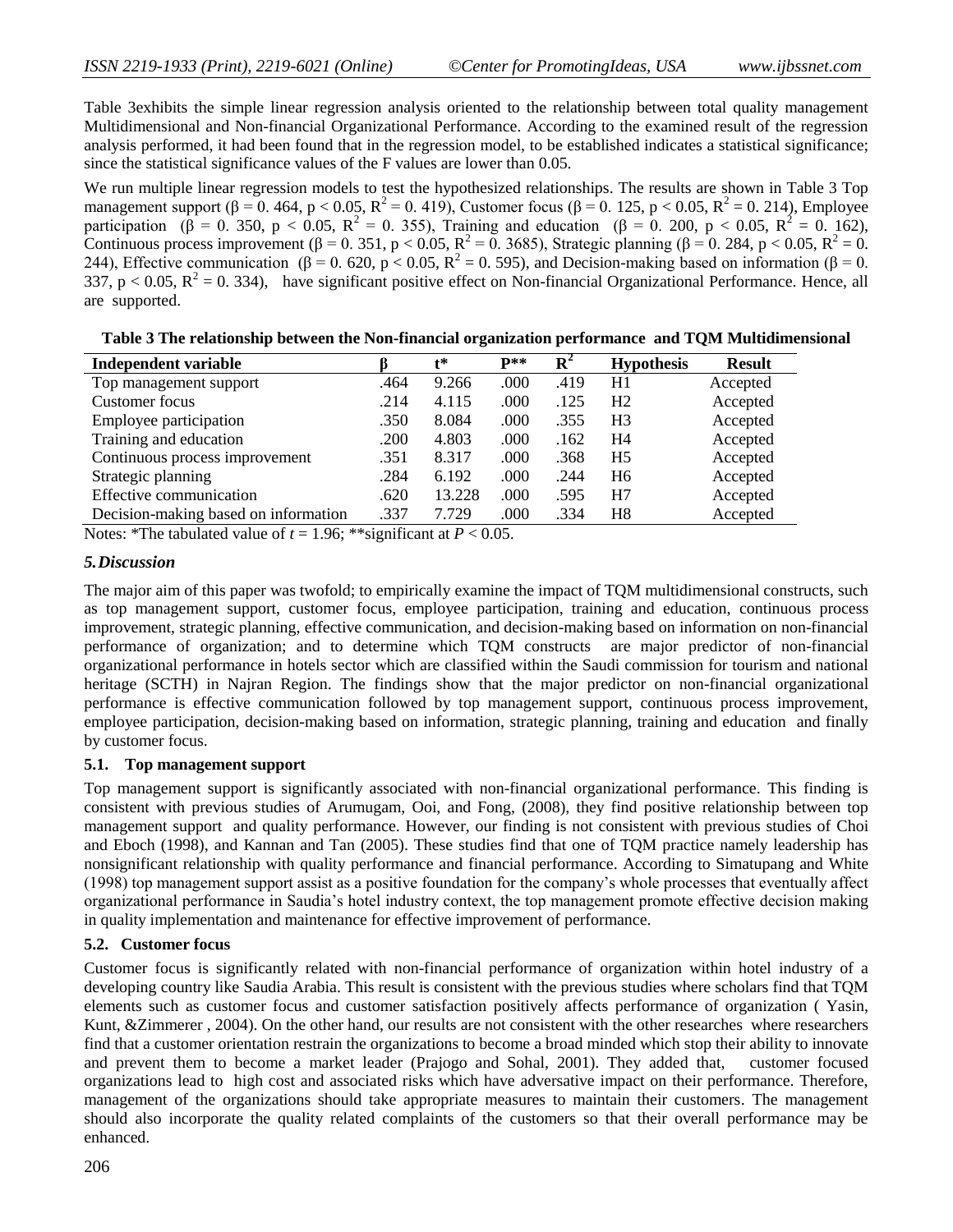# **5.3.Employee participation**

Employee participation is significantly related with non-financial organizational performance. This result is consistent with the study of Butali, and Njoroge, (2018) which finds that employee participation had a significant effect on organizational performance. This finding is also consistent with Lorente, Dewhurst. and Dale (1999) where they recommend that well trained employees are open to bring favorite ideas for innovations and performance enhancement. Employee participation is a key dimension for successful TQM implementation, it has great importance in hospitality companies, where the international market is of extreme importance, andtherefore TQM implementation through various quality standards certifications is oftendemanded. This result is as per expectations, teamwork and supportive employeemanagement techniques increases efficiency and problem solving abilities of employeesthat ultimately accumulate into organizational performance ( Anschutz ,1995).

### **5.4.Training and education**

Training and education was discovered to be significant and positively related to non-financial organizational performance. Nevertheless , this outcome is inconsistent with the findings of Zhang (2000) and Ooi, Arumugam, , Teh, and Chong, (2008). Training and education is very critical and management have to understand that there activities lead to long-term commitment, as the finding of TQM implementation are not realized immediately. It was also found that training and education has more positive effects on service industries employees rather than manufacturing industries employees (Zhang, 2000). As per Cherrington (1995), in order to minimize TQM barriers like employee nonattendance and high-turnover rate, and when employees are not satisfied, top-management suggest a company-wide training program.

#### **5.5.Continuous process improvement**

Continuous process improvement is significantly associated with non-financial organizational performance. This result is consistent with previous studies where researchers find that the continuous improvement in quality standards has positive influence on various styles of performance (Fuentes, Montes, & Fernandez, 2006; Rahman & Bullock, 2005; Sadikoglu&Zehir, 2010). Keeping in view the importance of continuous activities improvement in TQM implementation makes quality management more relevant for service firms. This may be a reason that most of the previous studies in this field have selected the service contexts for testing of their hypotheses. However, particularly hotel sector has rarely been contextualized for this purpose. This finding in the context of the present study (i.e. hotel industry of a Saudi Arabia) suggests a convergence trends on the phenomenon understood and predicted through this result.

### **5.6. Strategic planning**

It was also discovered that strategic planning is significantly associated with non-financial organizational performance . It can be said that performance of an organization will increase when anorganization implements strategic planning process comperhensively. This due to the fact that the present studies finding is similar with the Ramli, Zen, Mustafa,. &Yusoff, (2017), In the same time , there are diverse reason why strategic planning could drive to better organizational performance. I t obviously by having strategic planning , an organization's trend to becomes clear. As a consequence of that, an organization can develop various strategies to achieve their goals. Meanwhile other researchers argue that strategic planning of an organization can also lead to high quality services, and better organizational performance (Bryson, 2011; Poister&Streib ,2005).

### **5.7. Effective communication**

Effective communication is significantly associated with non-financial organizational performance. However , this outcome is inconsistent with the findings of Talib, Rahman, and Qureshi (2013). Active communication among the employees will increase their , knowledgeable, skillful, motivated , quality oriented, and attitude , and all that when happened the employees performance will improved (Allen and Kilmann, 2001).

#### **5.8.Decision-making based in information**

Finally, decision-making based in information have a significant and positively related to non-financial organizational performance. Nevertheless , this outcome is inconsistent with the findings of (Al-Damen, 2017). Effective decisions based on data and information analysis are achieved by taking measurements and collecting data and information related to the purpose, and to ensure the accuracy and validity of the data, information, and easy access to, and analysis of data and information methods, and realize the importance of using appropriate statistical techniques, and decision making builds on the results of logical analysis (Al-Damen, 2017).

Based on the above discussion we can conclude that the current study accomplishes its main objectives. The study reveals the importance of TQM multidimensional constructs and non-financial organizational performance in Saudia's hotel sector. In response of the fourfold TQM dimensions and non-financial organizational performance objectives of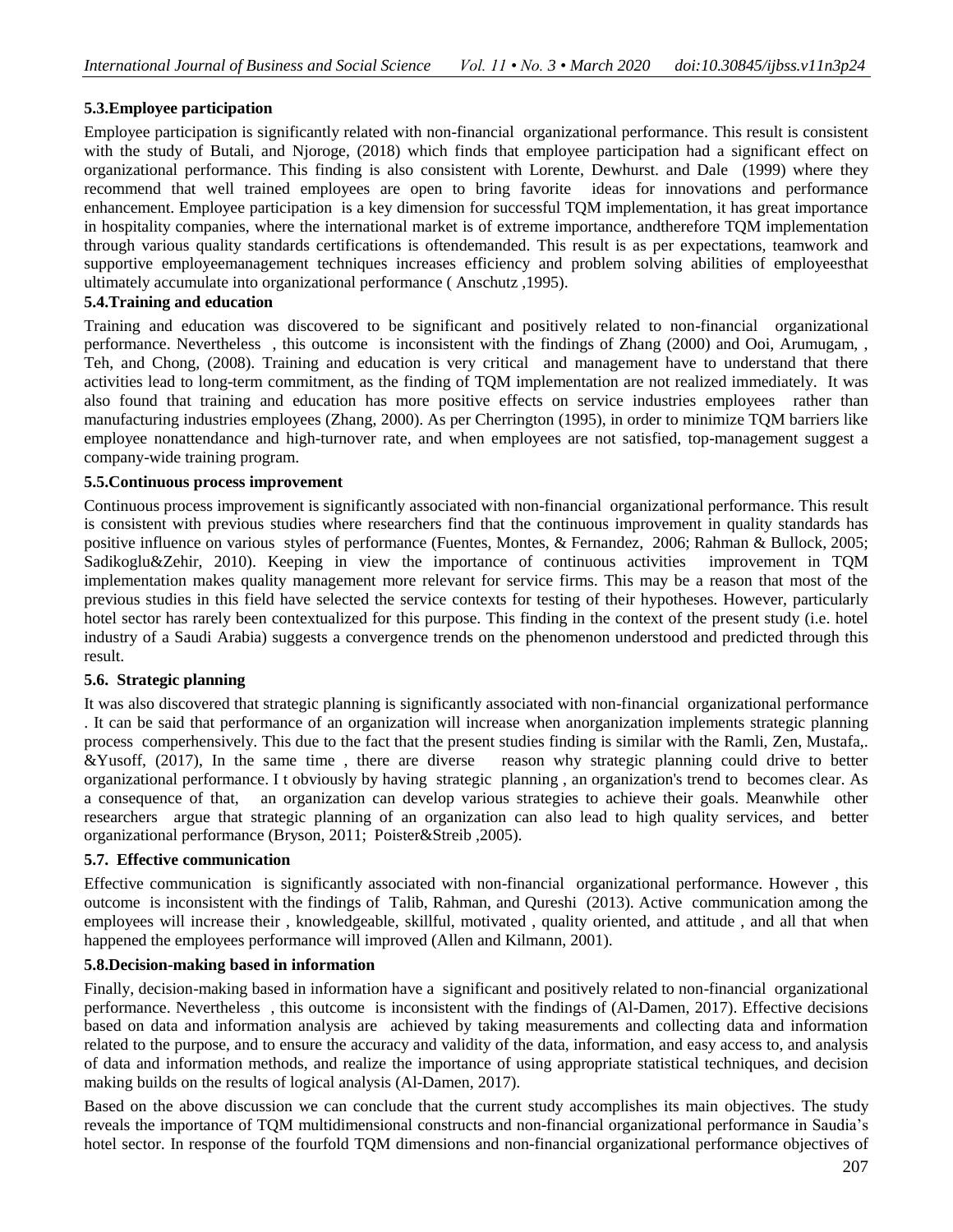the study, the analytical results confirm the significant and positive association of eight TQM dimensions (top management support, customer focus, employees' participation, training and education, continuous process improvement, strategic planning, effective communication, and decision-making based on data and information) with non-financial organizational performance. Furthermore, it is empirically determined that TQM dimensions such as these four TQM dimensions are major predictors of performance of hotel sector in Saudi Arabia's Najran region.

#### *6. Limitations and Future Directions*

We highlight some limitations of this study that should be focused for future improvements. First, it is a cross-sectional study as the data is collected at one point of time may sustain from response biases. Second, this study focuses only on hotel service sector; hence its results may not be generalized to all other sectors such as manufacturing sector.

The third limitation of the study is that, although the source of data for the TQM multidimensional constructs (independent variable) is different from that of the non-financial organizational performance (dependent variable), both variables are measured on the perceptional data provided by the managers. However, the aggregation of responses of two or more employees for each of the study variable mitigates this problem.

In Future, in order to transform quality certifications into performance enhancement, changes should be monitored with several times of data (longitudinal study). Future research should be conducted out on some other industries in manufacturing sector as well as service organizations. Future research should attempt to investigate the mediators such as organizational learning capability and market orientation in order to understand TQM- performance relation. In future, for better understanding of TQM and performance relationship, the mediating mechanism may be tested with the help of structural equation modeling (SEM).

#### *7. Implications*

Such an empirical examination of the relationship between TQM multidimensional constructs and non-financial organizational performance in hotel industry sector of Saudi Arabia is likely to be useful for academia and practitioners in our context. From theoretical perspective, the study provides a comprehensive understanding of TQM dimensions to enhance non-financial organizational performance within hotel sector of Saudi Arabia. The study provides a theoretical framework that will help the academicians to formulate the strategies for maximizing the influence of TQM multidimensional constructs for enhancing non-financial organizational performance. For managerial perspective, the study suggests that managers of manufacturing firms who intend to achieve higher organizational performance through the implementation of TQM must focus on continuous improvement and employee involvement. The current study empirically proves that eight TQM variables such as top management support, customer focus, employee participation, training and education, continuous process improvement, strategic planning, effective communication, and decisionmaking based on data and information are key predictors of non-financial performance organizational performance. Thus, the practitioners of manufacturing organizations should give more concentration to these eight multidimensional constructs of TQM while implementing and managing TQM to attain better non-financial performance.

#### *References:*

- Abu Ziadeh, Z. A. (2011). Effect of applying TQM concept to organizational performance: An applied study in a sample of Palestinian commercial banks, *An-Najah National University for Research Journal (Human Sciences),* 25, 4.
- Ahire, S., Golhar, D., & Waller, M. (1996) . Development and Validation of TQM Implementation Constructs. *Decision Sciences, 27*(1), 23–56.<http://dx.doi.org/10.1111/j.1540-5915.1996.tb00842.x>
- Butali, P.&Njoroge, D. (2018). Effect of Employee Participation on Organizational Performance with Organizational Commitment as a Moderator, International Journal of Scientific Research and Management (IJSRM), Volume 06, Issue 06, PP.478-485.
- Ahire, S., Golhar, D., & Waller, M. (1996). Development and Validation of TQM Implementation Constructs.
- Decision Sciences, 27(1), 23–56. http://dx.doi.org/10.1111/j.1540-5915.1996.tb00842.x
- Ahire, S., Golhar, D., & Waller, M. (1996). Development and Validation of TQM Implementation Constructs.
- Decision Sciences, 27(1), 23–56. http://dx.doi.org/10.1111/j.1540-5915.1996.tb00842.xAhire, S., Golhar, D., & Waller, M. (1996). Development and Validation of TQM Implementation Constructs. *Decision Sciences, 27*(1), 23–56. <http://dx.doi.org/10.1111/j.1540-5915.1996.tb00842.x>
- Al-Damen, R. A. (2017) The impact of Total Quality Management on organizational performance Case of Jordan Oil Petroleum Company, International Journal of Business and Social Science, Vol. 8, No. 1, PP.192-202.
- Allen, R.S. and Kilmann, R.H. (2001) The role of the reward system for a total quality management based strategy. *Journalof Organizational Change Management*, 14, 110–131.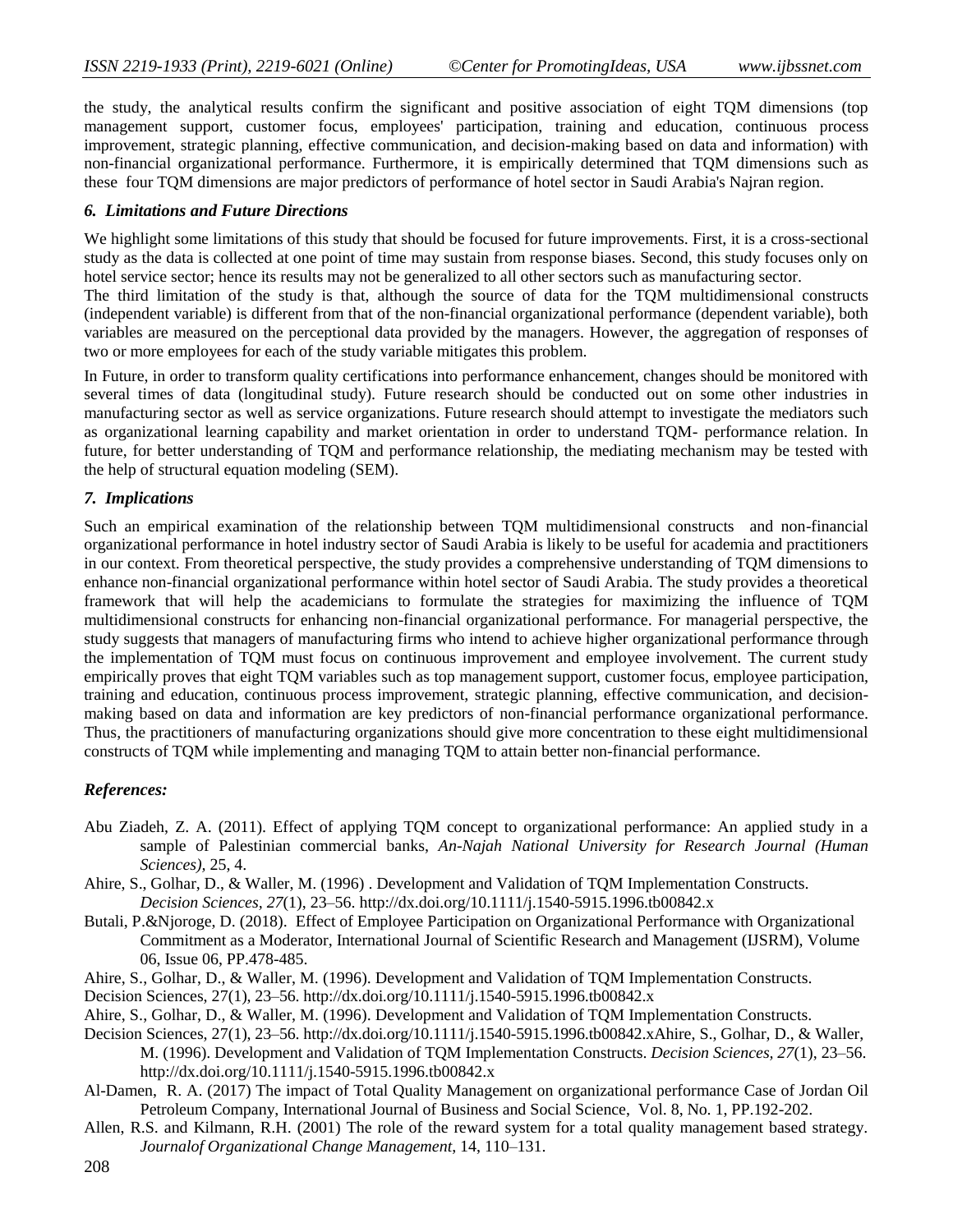- Al-Qudah, K. A. M. 2012. ["The Impact Of Total Quality Management On Competitive Advantage Of Pharmaceutical](https://ideas.repec.org/a/pdc/jrpieb/v12y2012i3p59-75.html)  [Manufacturing Companies In Jordan,](https://ideas.repec.org/a/pdc/jrpieb/v12y2012i3p59-75.html)" [Perspectives of Innovation in Economics and Business \(PIEB\),](https://ideas.repec.org/s/pdc/jrpieb.html) Prague Development Center, vol. 12(3), pages 59-75, November.
- Amabile, T. M. (1988). A model of creativity and innovations in organizations. In B. M. Staw& L. L. Cummings (Eds.), *Research in organizational behavior,* vol. 10: 123–167. Greenwich, CT: JAI Press.
- Anschutz, E.E. (1995), TQM America: How America's Most Successful Companies Profit from Total Quality Management, McGuinn& McGuire, Bradenton, FL.
- Antony, J., Leung, K., Knowles, G. and Gosh, S. (2002), "Critical success factors of TQM implementation in Hong Kong industries", *International Journal of Quality & Reliability Management*, Vol. 19 No. 5, pp. 551-66.
- Arumugam, V., Ooi, K. B. and Fong, T. C. (2008). TQM practices and quality management performance: An investigation of their relationship using data from ISO 9001:2000 firms in Malaysia. *The TQM Journal,* 20(6), 636-650.
- Babakus, E., (1996), The Practice of Social Research. 3rd Ed. Wadsworth Publishing Company.
- Barney, J. (1991) Firm Resources and Sustained Competitive Advantage. *Journal of Management*, 17, 99-120.
- Benavent, F. B., Ros, S. C., & Moreno-Luzon, M. (2005). A model of quality management self-assessment: An exploratory research. *International Journal of Quality & Reliability Management, 22*(5), 432-451.
- Benkhoff, Birgit, 1997, "Ignoring Commitment is Costly: New Approaches Establish the Missing Link Between Commitment and Performance," *Journal of Human Resources,* Vol 50. No. 6.
- Bery, B, Otieno, A, Waiganjo, E.W & Njeru, A (2015). Effect of Employee Communication on Organisation Performance: in Kenya's Horticultural Sector. International Journal of Business Administration, 6(2),138-145 Retrieved from, [http://dx.doi.org/10.5430/ijba.v6n2p138.](http://dx.doi.org/10.5430/ijba.v6n2p138)
- Bryson, J., 2011. Strategic Planning for Public and Nonprofit Organizations: A Guide to Strengthening and Sustaining Organizational Acheivement.3rdEdn, Jossey Bas, San Francisco, California, ISB:98-0470-39251, Pages: 549.
- Cheng and Kalleberg Chen, Li Yueh, 1996, "Examining The Effect Of Organization Culture And Leadership Behaviors On Organizational Commitment, Job Satisfaction, Job Performance Adan At Small And Middle-Sized Firm Of Taiwan*," Journal of American Academy of Business,* Sep 2004 , 5, 1/2, 432-438.
- Cherrington, D.J. (1995), The Management of Human Resources, Prentice-Hall, Englewood Cliffs, NJ.
- Choi, T.Y. and Eboch, K. (1998). The TQM paradox: Relations among TQM practices, plant performance and customer satisfaction. *Journal of Operations Management,* 17(1), 59-75.
- 1Corbett, L. &Rastrick, K. (2000), "Quality performance and organizational culture", *International Journal of Quality & Reliability Management*, Vol. 17 No. 1, pp. 14-26.
- Dooyoung, S., Kalinowski, J.G. and El-Enein, G. (1998). Critical implementation issues in total quality management. *SAM Advanced Management Journal,* 63(1), 10-14.
- Evans, J.R. (1991), Creative Thinking: *In the Decision and Management Sciences*, Cininnate: South- Western Publishing Co.
- Ferdinand, A. (2004). Sales Management Dynamics: A Conceptual Model Test for Direct Selling ". Journal of Economics and Business, vol. X, no.1, pp. 17-38.
- Field, A. (2009). Discovering Statistics Using SPSS. 3rd Edition, Sage Publications Ltd., London.
- 1Flynna, B. B., Schroederb, R. G., &Sakakibara, S. (1994). A framework for quality management research and an associated measurement instrument. *Journal Operation Management,* 11: 339-366. DOI: 10.1016/S0272- 6963(97)90004-8.
- Fuentes, M.M.F., Montes, F.J.L. and Fernandez, L.M. (2006). Total quality management, strategic orientation and organizational performance: the case of Spanish companies. *Totalquality management*, 17(3), 303-323.
- 1Hackman, J.R. &Wageman, R. (1995), "Total quality management: empirical, conceptual, and practical issues", *Administrative Science Quarterly*, Vol. 40, pp. 309-42.
- Hair, Jr., Yoseph, F., Rolph, E., Anderson, R.L.P. and Black W. (1998). *Multivariate Data Analysis* (5th Edition). New Jersey: Prentice-Hall, Inc.
- Hoang, D. T., Igel, B. &Laosirihongthong, T. (2006). The impact of total quality management on innovation: findings from a developing country. *International Journal ofQuality and Reliability Management*, 23(9), 1092-1117.
- Hooley, G., Fahy, J., Greenley, G., &Beracs, J. e. a. (2003). Market orientation in the service sector of transition economies of Central Europe. *European Journal of Marketing, 37*, 86-107.
- Hung, H.M. (2007). Influence of the environment on innovation performance of TQM. *Total Quality Management*, 18(7), 715-730.
- ISO (2000), "EN/ISO 9001:2000 Quality Management Systems: Requirements", International Organization for Standardization, Geneva.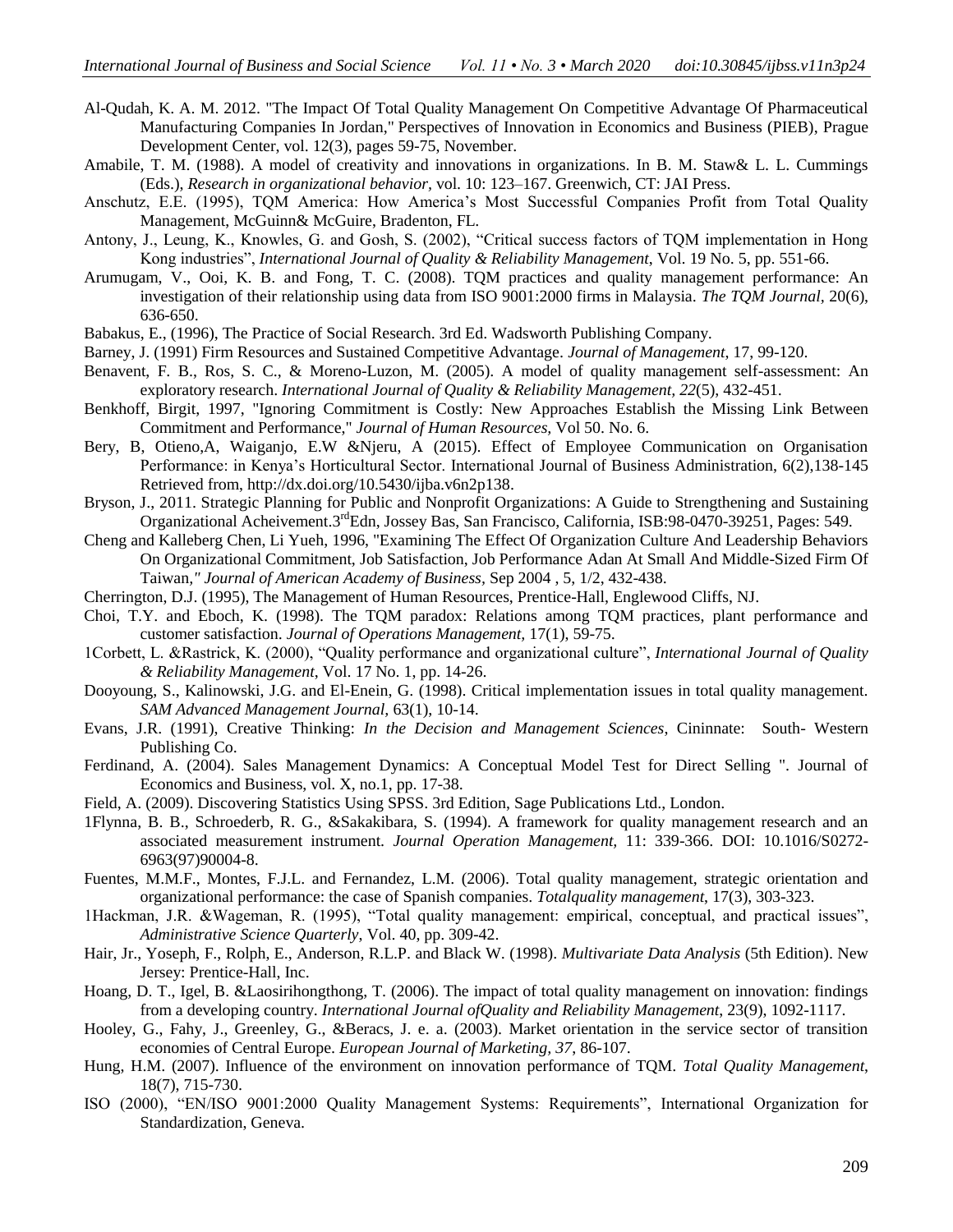- Ittner, C. D., & D. F. Larcker. (1996). Measuring the impact of quality initiatives on firm financial performance. *Advances in the Management of Organizational Quality* 1: 1-37.
- Joiner, T. A. (2007). Total Quality Management and Performance: The Role of Organization Support and Co-worker Support. International Journal of Quality & Reliability Management. Vol. 24 No. 6, pp. 617-627.
- 1Jun, M., Cai, S. and Shin, H. (2006). TQM practice in Maquiladora: antecedents of employee satisfaction and loyalty. *Journal of Operations Management*, 24 (6), 791-812.
- Jusoh, R., Ibrahim, D. N., &Zainuddin, Y. (2008). The performance consequence of multiple performance measures usage: Evidence from the Malaysian manufacturers. *International Journal of Productivity and Performance Management,* 57(2), 119-136.
- Kannan, V.R. and Tan, K.C. (2005). Just in time, total quality management, and supply chain management: understanding their linkages and impact on business performance. *Omega*, 33(2), 153-162.
- Kibe, C.W. (2014). Effects of Communication Strategies on Organizational Performance: A Case Study of Kenya Ports Authority.European Journal of Business and Management 6(11) 6- 10. Retrieved fro[m www.iiste.org.](http://www.iiste.org/)
- 1Lewis, W.G., Pun K.F. and Lalla, T.R.M. (2005), "An AHP-based study of TQM benefits in ISO 9001 certified SMEs in Trinidad and Tobago, *The TQM Magazine*, Vol. 17, No.6, pp. 558-572.
- Locke, E. A., &Schweiger, D. M. (1979). Participation in decision-making: One more look. In B. M. Staw (Ed.), *New directions in organizational behavior*, vol. 1: 265-339, Greenwich, GT: JAI Press.
- Lorente, A.R.M., Dewhurst, F. & Dale, B.G. (1999). TQM and Business Innovation", *European Journal of Innovation Management*, 2(1), 12-19.
- Luthans, F. (1989) Organizational Behavior. 5th Edition, McGraw-Hill Inc., New York. management and Peter Senge's disciplines of a learning organization: A Taiwan perspective.
- Melhem, Y. S. (2006). Effect of Organizational Climate on Job Satisfaction Case Study: Modern Jordanian Communications Company, *Arab Journal of Management,* 26 (2),3-39.
- Miranda, A. (2003). Total Quality Management and Inequality: The triple helix in global Historical perspective. *Science, Technology & Human Values*, 28(1), 34-51.
- MosammodMahamudaParvin, M.M.N.K. (2011) Factors Affecting Employee Job Satisfaction of Pharmaceutical Sector. *Australian Journal of Business and Management Research*, 1, 113–123.
- Nayla B. E., and Ridzuan M. (2014). Understanding Impact of Financial and Non-Financial Measurements in Sudanese Banks' Performance. *International Journal of Humanities and Management Sciences* (*IJHMS)* Volume 2, Issue 3, 98-104.
- Ngambi, M., T., &Nkemkiafu, A. G. (2015). The impact of Total Quality Management on Firm's Organizational Performance. *American Journal of Management*, 15(4), 69.
- Oakland, J.S. (1989). Total Quality Management, Heinemann Professional, London,
- 111Ooi, K.-B., Arumugam, V., Safa, M.S. and Bakar, N.A. (2007). "HRM and TQM: association with job involvement", *Personnel Review*, Vol. 36 No. 6, pp. 939-62.
- Ooi, K.-B., Arumugam, V., Teh, P.-L. and Chong, A.Y.-L. (2008), "TQM practices and its association with production workers", Industrial Management & Data Systems, Vol. 108, No. 7, pp. 909-27.
- Pearce, J.L. &Gregersen, H.B. (1991). "Task Interdependence and Extra- role behavior: A test of the Mediating Effects of felt Responsibility". *Journal of Applied psychology*. 76 (6) .838-844.
- Podsakoff, P.M., MacKenzie, S.B., Podsakoff, N.P. and Lee, J.Y. (2003). Common method biases in behaviors research: A critical review of the literature and recommended remedies. *Journal of Applied Psychology*, 88(5), 879-903.
- Poister, T.H. & G. Streib, 2005. Elements of strategic planning and management in municipal government: Status after two decades. Public Administrative Rev., 65:45-56.
- Porter, M.E. (1979) How Competitive Forces Shape Strategy. Harvard Business Review, 57, 137-145.
- Prajogo, D.I. &Sohal, A.S. (2001). TQM and Innovation: A Literature Review and Research Framework, *Technovation*, 21(9), 539-558.
- Quinn, J. J., &Goold, M. (1990). "The Paradox of Strategic Controls". Strategic Management Journal, vol.11, pp. 43- 57.
- 1Ramli, R., Zen, M. Mustafa, M. &Yusoff, R.Z. (2017), Strategic Planning Organizational Performance in the Public Sector: A Study of Local Government in Aceh, Indonesia, The Social Sciences,12,(16), PP. 902-906.
- 1Reed, R., Lemak, D. J., & Mero, N*.* P.(2000*).* Total Quality Management and sustainablecompetitive advantage. *Journal of Quality Manage*., 5(1), pp. 5-26*.*
- 11Sadikoglu, E. and Zehir, C. (2010), "Investigating the effects of innovation and employee performance on the relationship between TQM practices and firm performance: an empirical study of Turkish firms", *International Journal of Production Economics*, Vol. 127 No. 1, pp. 13-26.